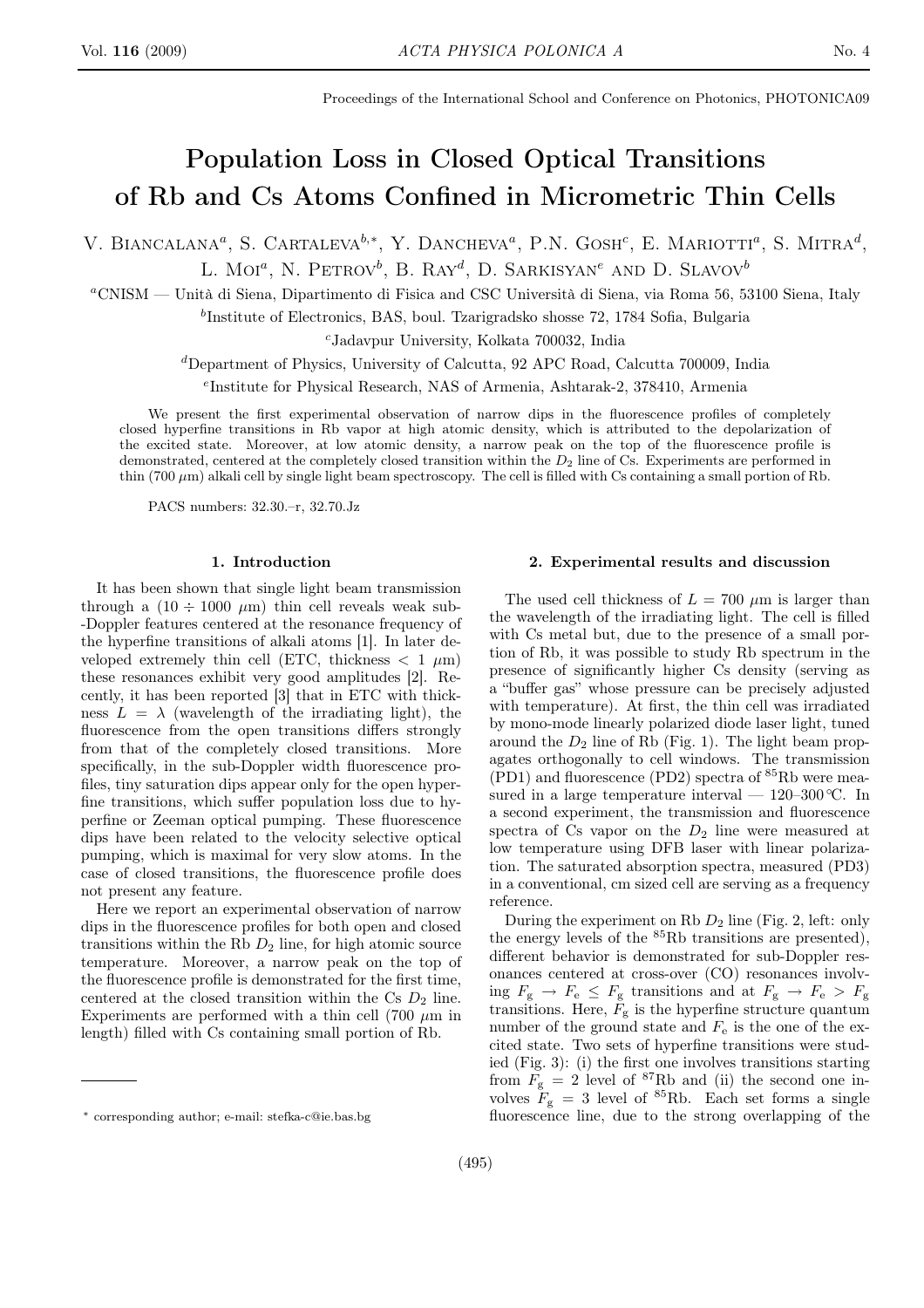

Fig. 1. Experimental setup.

hyperfine transitions. At relatively low  $(130 \degree C)$  alkali source temperature, well pronounced dips in the fluorescence were observed (Fig. 3a) centered at CO resonance positions: namely CO: 22–23 and CO: 21–23 for <sup>87</sup>Rb and overlapping CO 32–34 and  $F_{\rm g} = 3 \rightarrow F_{\rm e} = 3$  transition in case of  $85Rb$ . CO resonances involve open transitions with population loss due to hyperfine and Zeeman optical pumping. The resonances, (1) and (3), at  $F_g \to F_e > F_g$ transitions are much weaker.



Fig. 2. Energy-level diagrams:  ${}^{85}$ Rb (left) and  ${}^{133}$ Cs (right)  $D_2$  lines.  $F_g \rightarrow F_e \leq F_g$  transitions (solid line) are distinguished from  $F_{\rm g} \rightarrow F_{\rm e} > F_{\rm g}$  transitions (dashed line).

However, when increasing the temperature (Fig. 3b), the centered at the  $F_{\rm g} = 2 \rightarrow F_{\rm e} = 3$  (<sup>87</sup>Rb) and  $F_{\rm g} =$  $3 \rightarrow F_e = 4$  (<sup>85</sup>Rb) transitions resonances are very well presented. Hence, in case of  $F_g \to F_e > F_g$  transitions, the dips in the fluorescence profiles, observed for the first time, increase their amplitude with temperature. The appearance and amplitude enhancement of these dips with temperature are attributed to the depolarization of the  $F_e$  state by collisions between Rb and Cs atoms. Let us note that without the depolarizing collisions the  $F_g \rightarrow F_e > F_g$  transition can be considered as completely closed, i.e. without population loss. Moreover, the light drives the transition in the most absorbing state. However, as it has been shown in Ref. [4]. the  $F_e$  level depolarization leads to atomic population accumulation to the ground level with the lowest probability of excitation.

Thus, due to the excited level depolarization, some effective "population loss" (only for very slow atoms) oc-



Fig. 3. Thin cell fluorescence spectra for  $F_{\rm g} = 3 \, (^{85} \text{Rb})$ and  $F_{\rm g}$  = 2 (<sup>87</sup>Rb) set of hyperfine transitions, for low  $(135 \degree C)$  and high  $(206 \degree C)$  temperature of alkali source. The laser detuning scale is relative to the  $F_{\rm g} = 2 \rightarrow F_{\rm e} = 3$  transition of <sup>87</sup>Rb; (1) <sup>85</sup>Rb 3–4 resonance, (2) overlapping  ${}^{85}$ Rb CO 32–34 and 3–3 transition,  $(3)^{87}$ Rb 2–3 resonance,  $(4)^{87}$ Rb CO: 22–23, (5) <sup>87</sup>Rb CO: 21–23.

curs, because the atomic population is pumped in the least absorbing state. In result of this, the efficiency of atomic excitation is reduced. Hence, we can say that the excited state population mixing causes some "opening of the closed transition".

Let us note that unlike the resonances centered at the  $F_g \to F_e > F_g$  transitions, those at the CO resonance positions suffer strong amplitude (contrast) reduction due to the enhanced Cs atom density with cell temperature. In order to estimate Rb atom density we measured the absorption at  $F<sub>g</sub> = 3$  set of transitions, which was of several percents.

To study the velocity selective optical pumping resonance on the  $F_g \rightarrow F_e > F_g$  transition under better defined conditions, transmission and fluorescence spectra were measured on the  $D_2$  line of Cs at very low temperature  $(25 °C)$  (Fig. 4). Here the atomic density of Cs is lower and the depolarization of  $F_e$  is not expected to take place. Hence, no dip in the fluorescence of the  $F_g = 4 \rightarrow F_e = 5$  transition is expected at such cell temperature. The performed experiment not only confirmed our expectation for the fluorescence dip vanishing but demonstrated markedly good amplitude peak in the fluorescence centered at the  $F<sub>g</sub> = 4 \rightarrow F<sub>e</sub> = 5$ transition. To our best knowledge, this is the first observation of velocity selective optical pumping to state with enhanced absorption, obtained by single-light-beam spectroscopy. Hence, due to the Zeeman optical pumping